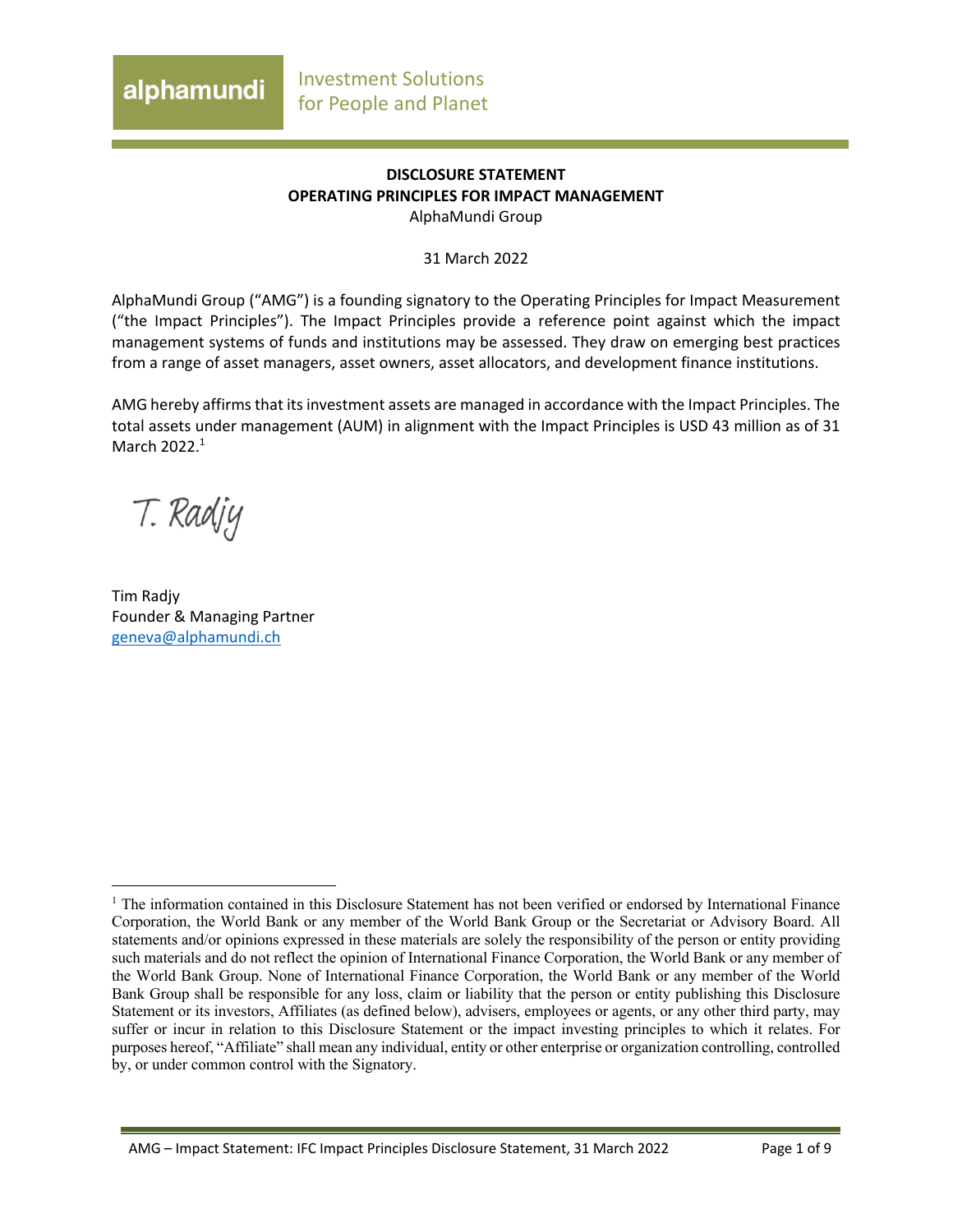# alphamundi

**Principle 1 -** *Define strategic impact objective(s) consistent with the investment strategy:* The Manager shall define strategic impact objectives for the portfolio or fund to achieve positive and measurable social or environmental effects, which are aligned with the Sustainable Development Goals (SDGs), or other widely accepted goals. The impact intent does not need to be shared by the investee. The Manager shall seek to ensure that the impact objectives and investment strategy are consistent; that there is a credible basis for achieving the impact objectives through the investment strategy; and that the scale and/or intensity of the intended portfolio impact is proportionate to the size of the investment portfolio.

AlphaMundi has embedded impact in its DNA since inception. This is legally reflected in the Fund offering documents for both the SocialAlpha Investment Fund (SAIF) in Luxembourg and the AlphaJiri Investment Fund (AJIF) in Mauritius. Both Funds' investment strategies specify that investments must be in impact ventures with the following language in the SAIF private placement memorandum (PPM): "The Sub-Fund aims at improving the lives of the poor by scaling investment in strategic and sustainable impact ventures in sectors such as microfinance, affordable education, fair trade agriculture and renewable energy… In pursuing this sustainable investment objective, the Sub-Fund falls within the scope of article 9.2 of the Regulation (EU) 2019/2088 of the European Parliament and the Council of 27 November 2019 on sustainability-related disclosures in the financial services sector (the "SFDR")." The same holds true in the AJIF PPM: "Through its investment activities, the Fund will target Investments primarily (more than 80%) in SMEs in the sustainable food & agriculture and renewable energy sectors, using a value chain approach, with a climate-smart and fair-trade orientation… The Fund will invest in companies that are willing to track and report on key impact metrics… The Fund will use the IRIS catalogue of generally accepted performance metrics and will supplement with proprietary metrics as needed."

- **-** AlphaMundi's investment strategy aligns most closely with 6 of the UN Sustainable Development Goals (SDGs), including SDG 1 (No Poverty), SDG 4 (Quality Education), SDG 5 (Gender Equality), SDG 7 (Affordable and Clean Energy), SDG 8 (Decent Work and Economic Growth) and SDG 12 (Responsible Consumption and Production).
- **-** Independent verification takes place through the AlphaMundi Foundation 501c3 on a triennial basis.

**For Principle 2 -** *Manage strategic impact and financial returns at portfolio level:* The Manager shall have a process to manage impact achievement on a portfolio basis. The objective of the process is to establish and monitor impact performance for the whole portfolio, while recognizing that impact may vary across individual investments in the portfolio. As part of the process, the Manager shall consider aligning staff incentive systems with the achievement of impact, as well as with financial performance.

- **-** AMG portfolio company impact is evaluated before companies are presented to the Investment Committee (IC). Due diligence memos include a section dedicated to describing the impact elements of the company, including direct impact with clients (e.g. consumer of the good or service) and indirect impact with beneficiaries (e.g. household members of the consumer of the good or service).
- **-** Social, economic, environmental and governance metrics are identified across the portfolio and regular reporting requirements are agreed upon with portfolio companies and outlined in promissory notes that legally require companies to report on their impact. AMG considers failure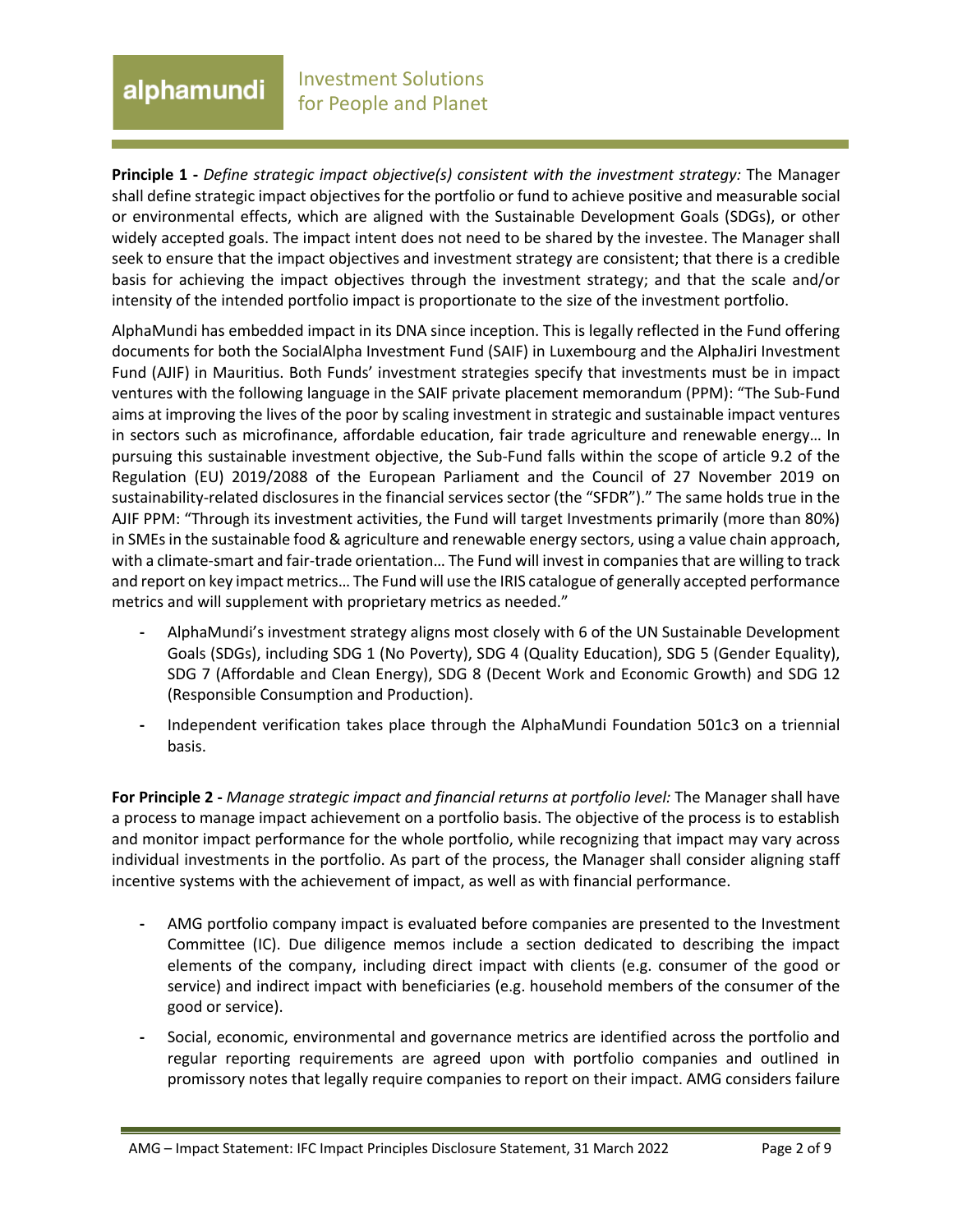to submit impact data on time an event of default. In some instances, AMG assigns specific pledges or milestones around impact, depending on the company and context.

- **-** These metrics span a broad range of indicators that include sex-disaggregated data for board members, staff and clients, and also units sold, agriculture yields, impacts on livelihoods, CO2 reduction and other environment indicators, etc. Indicators are selected based on business model, sector, geography and other considerations and generally drawn from IRIS+, the generally accepted system for measuring, managing and optimizing impact.
- **-** To gauge and monitor progress at the portfolio level, AMG aggregates the impact data collected from all portfolio companies, tracked in spreadsheet format, and reports this to investors via newsletters and annual reports on social media and affiliated websites. As SAIF is open-ended with constant uncertainty around AUM, it is difficult to establish strict impact targets. However, investments are screened such that new companies to the portfolio will enhance or have the potential to enhance the overall impact of the Fund.
- **-** An internal consultation is currently in progress to investigate possibilities for linking staff incentives with AMG's impact performance, based on current best practices in the field.

**For Principle 3 -** *Establish the investor's contribution to the achievement of impact:* The Manager shall seek to establish and document a credible narrative on its contribution to the achievement of impact for each investment. Contributions can be made through one or more financial and/or non-financial channels.<sup>2</sup> The narrative should be stated in clear terms and supported, as much as possible, by evidence.

**-** AMG seeks to achieve impact for each investment through both financial and non-financial channels. Through financial channels, the Firm's investment strategy is to provide short- to midterm loans and purchase minority equity stakes in impact ventures to help them address a financing gap when traditional financial markets fail. Funds are typically used for working capital such as inventory purchases, the offering of additional credit and financial products to individuals and small and medium enterprises (SMEs), or in some cases capital expenditures. AMG facilitates flexible financing that companies cannot access from local banks. AMG typically considers an investment when the company is at an inflection point in its growth and the financing provided can be catalytic in scaling the business – positively impacting both employees and end customers. This narrative is incorporated into promissory notes and is tracked on a regular basis through financial and impact metrics reporting and on a qualitative basis through monitoring calls, site visits<sup>3</sup> and surveys. Since AMG provides predominantly debt financing, the firm can assess the contribution to the achievement of impact by looking at the uses of their debt financing: expanding the loan portfolio of a microfinance institution, purchasing a set amount of renewable energy systems, purchasing equipment for operations, or perhaps hiring additional personnel for

 $<sup>2</sup>$  For example, this may include improving the cost of capital, active shareholder engagement, specific financial</sup> structuring, offering innovative financing instruments, assisting with further resource mobilization, creating longterm trusted partnerships, providing technical/ market advice or capacity building to the investee, and/or helping the investee to meet higher operational standards.

<sup>&</sup>lt;sup>3</sup> Due to travel restrictions related the COVID-19 pandemic, in person site visits for the period have been limited.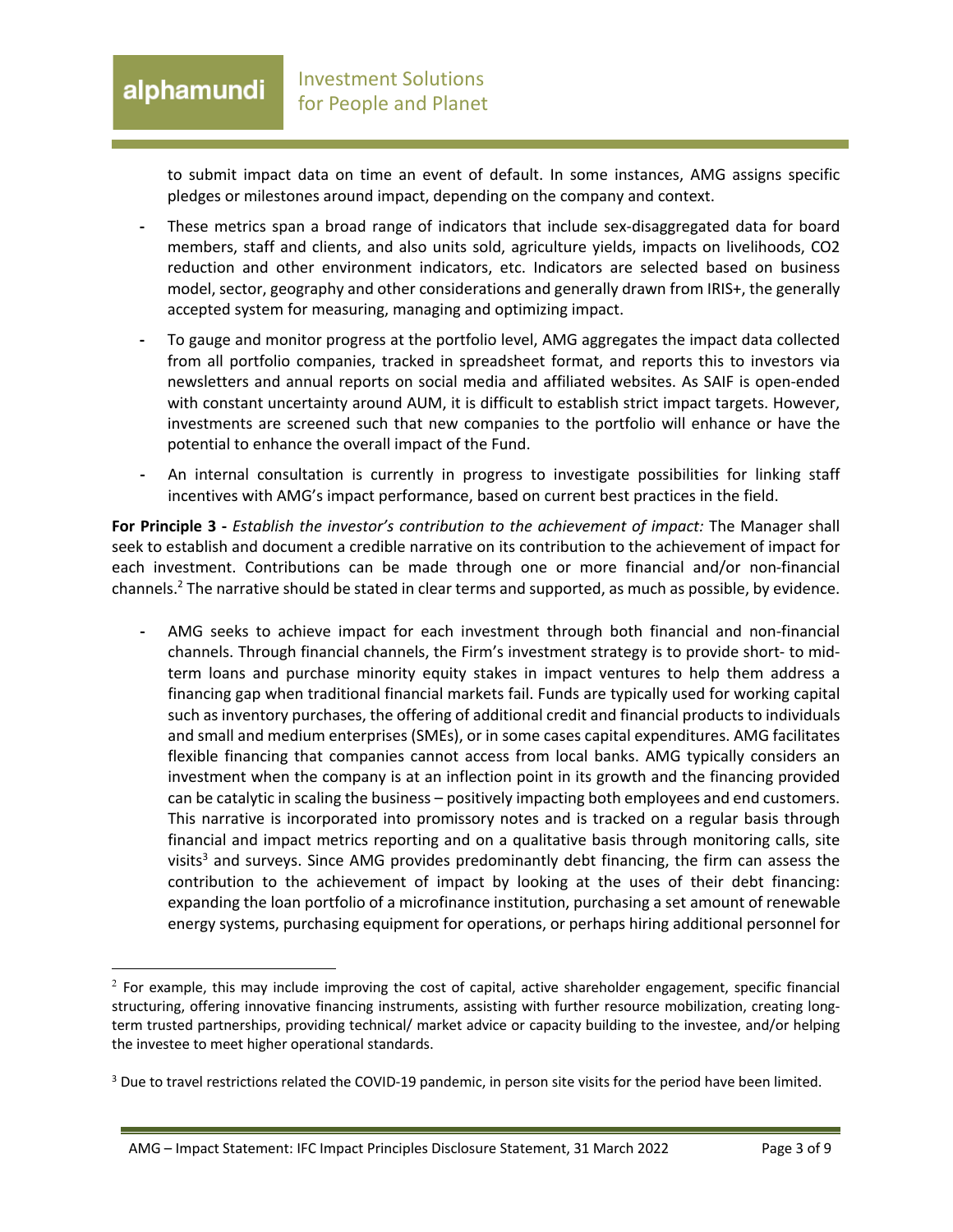business expansion. AMG can also compare its loan sizes and rates against the market to see if they are indeed being additional.

- **-** Beyond financial capital, AMG often supports companies with other types of technical assistance (TA) including support with governance, operations, financial planning, and fundraising. This nonfinancial supported coupled with the loan product are designed to enhance the potential impact of each investment. Effectiveness of non-financial support is measured by qualitative surveys of portfolio company CEOs every two years.
- **-** The AlphaMundi Foundation 501c3 (AMF), founded in 2016, offers an additional opportunity for the Group to add value to investee companies, for instance by deepening or accelerating gender equity, providing pre- and post-investment technical assistance for product innovation or market testing, and supporting impact measurement and management efforts of investees.
- **-** Independent verification takes place through AMF on a triennial basis.

**For Principle 4 -** *Assess the expected impact of each investment, based on a systematic approach:* For each investment the Manager shall assess, in advance and, where possible, quantify the concrete, positive  $impact<sup>4</sup>$  potential deriving from the investment. The assessment should use a suitable results measurement framework that aims to answer these fundamental questions: (1) What is the intended impact? (2) Who experiences the intended impact? (3) How significant is the intended impact?<sup>5</sup> The Manager shall also seek to assess the likelihood of achieving the investment's expected impact. In assessing the likelihood, the Manager shall identify the significant risk factors that could result in the impact varying from ex-ante expectations. In assessing the impact potential, the Manager shall seek evidence to assess the relative size of the challenge addressed within the targeted geographical context. The Manager shall also consider opportunities to increase the impact of the investment. Where possible and relevant for the Manager's strategic intent, the Manager may also consider indirect and systemic impacts. Indicators shall, to the extent possible, be aligned with industry standards<sup>6</sup> and follow best practice.7

**-** The expected impact of each investment is defined in the investment proposals in the Projections section. While the emphasis of this section is on financial projections, increased revenues are always linked to an increase in impact based on reaching new clients or selling new products and

<sup>4</sup> Focus shall be on the material economic, social and environmental impacts resulting from the investment. Impacts assessed under Principle 4 may also include positive stakeholder governance effects derived from the investment.

<sup>&</sup>lt;sup>5</sup> Adapted from the Impact Management Project (www.impactmanagementproject.com).

<sup>&</sup>lt;sup>6</sup> Industry indicator standards include HIPSO (https://indicators.ifipartnership.org/about/); IRIS (iris.thegiin.org); GIIRS (http://b-analytics.net/giirs-funds); GRI (www.globalreporting.org/Pages/default.aspx); and SASB (www.sasb.org), among others.

<sup>7</sup> International best practice indicators include SMART (Specific, Measurable, Attainable, Relevant, and Timely), and SPICED (Subjective, Participatory, Interpreted & communicable, Cross-checked, Empowering, and Diverse & disaggregated), among others.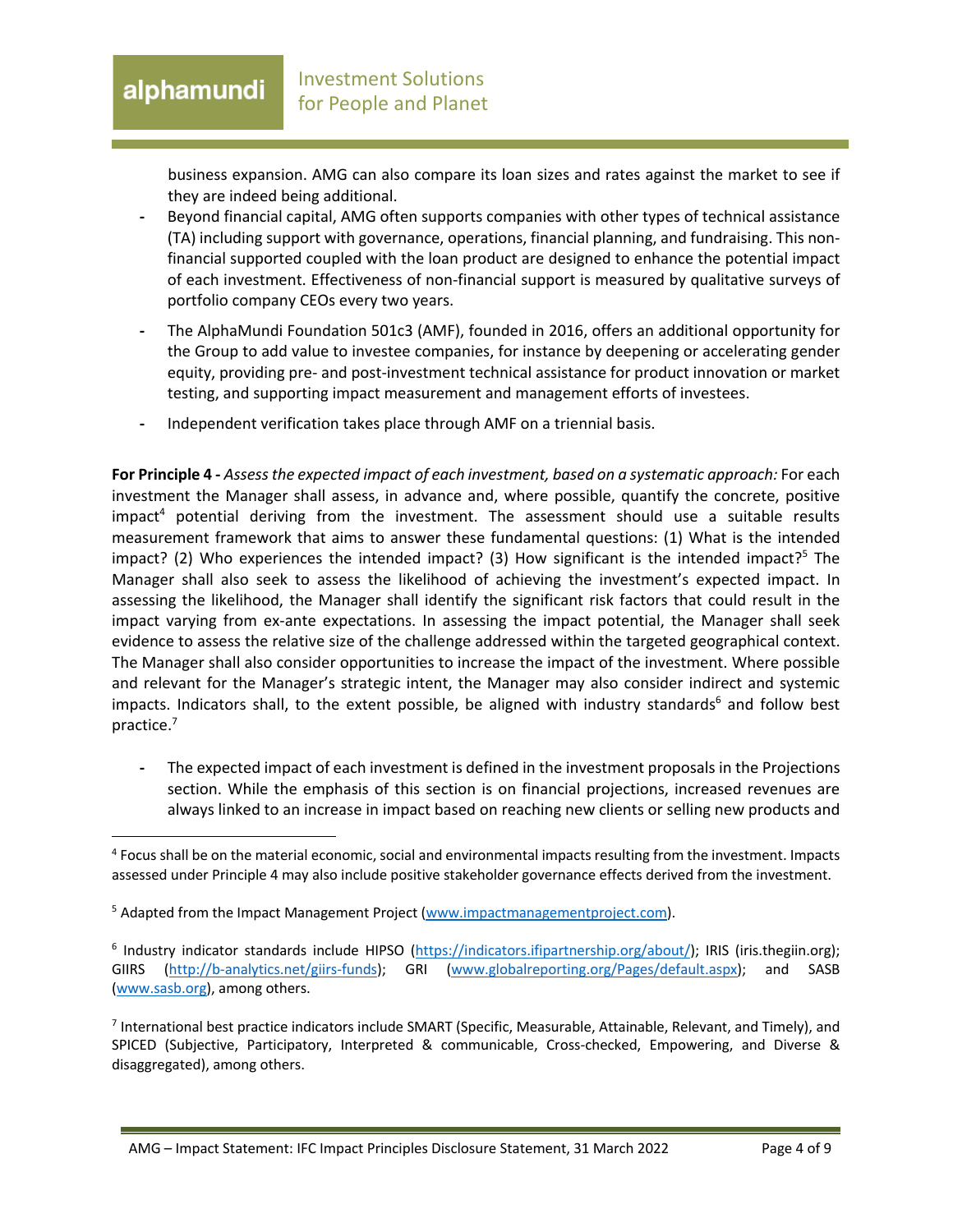#### Investment Solutions alphamundi for People and Planet

services. Prior to making an investment, AMG assesses where it believes the company can be in the two years following the investment and how AMG capital can be catalytic in achieving this impact. As AMG operates across all sectors, there are nuances in how this is defined for each investment.

- **-** AMG's framework for assessing impact is as follows: after finalizing the terms of all new investments, each company has a spreadsheet with financial, governance, operational and impact metrics defined. The AMG regional teams are responsible for incorporating financial and operational metrics from quarterly statements while the companies are responsible for reporting on impact and governance metrics. This data is entered into a master Google spreadsheet along with financial data entered from the AMG team from the companies' quarterly statements. This framework allows us to track the actual impact against our expected impact for the company.
- **-** Looking forward and in an attempt to enhance AMG'ssystemic approach to impact measurement, AMG may intensify its guidance to investees for them to select impact indicators that serve their own management of the business and impact model. In doing so, AMG could (i) become a catalyst for unifying investors' perspective on impact metrics to be delivered by investees; (ii) enable investees to save resources spent on responding to diverging impact reporting requirements; and (iii) contribute to true impact management as part of the operating model of investees.

**For Principle 5 -** *Assess, address, monitor and manage the potential risks of negative effects of each investment:* For each investment the Manager shall seek, as part of a systematic and documented process, to identify and avoid, and if avoidance is not possible, mitigate and manage Environmental, Social and Governance (ESG)<sup>8</sup> risks. Where appropriate, the Manager shall engage with the investee to seek its commitment to take action to address potential gaps in current investee systems, processes, and standards, using an approach aligned with good international industry practice.<sup>9</sup> As part of portfolio management, the Manager shall monitor investees' ESG risk and performance, and where appropriate, engage with the investee to address gaps and unexpected events.

**-** Potential negative effects of investment are evaluated during the due diligence process and monitored by the regional investment teams throughout the investment life cycle as changes to the business model, target customer, etc. arise. Because AMG strategy specifically targets impact ventures having a positive impact, most companies that are associated with higher negative impact risks are filtered out (e.g. higher carbon emitting companies, land development unless for sustainable organic agriculture etc.). Moreover, all companies that engage with AMG are required

<sup>&</sup>lt;sup>8</sup> The application of good ESG management will potentially have positive impacts that may or may not be the principal targeted impacts of the Manager. Positive impacts resulting from ESG matters shall be measured and managed alongside with, or directly embedded in, the impact management system referenced in Principles 4 and 6.

Examples of good international industry practice include: IFC's Performance Standards (www.ifc.org/performancestandards); IFC's Corporate Governance Methodology (www.ifc.org/cgmethodology), the United Nations Guiding Principles for Business and Human Rights (www.unglobalcompact.org/library/2); and the OECD Guidelines for Multinational Enterprises (http://mneguidelines.oecd.org/themes/human-rights.htm).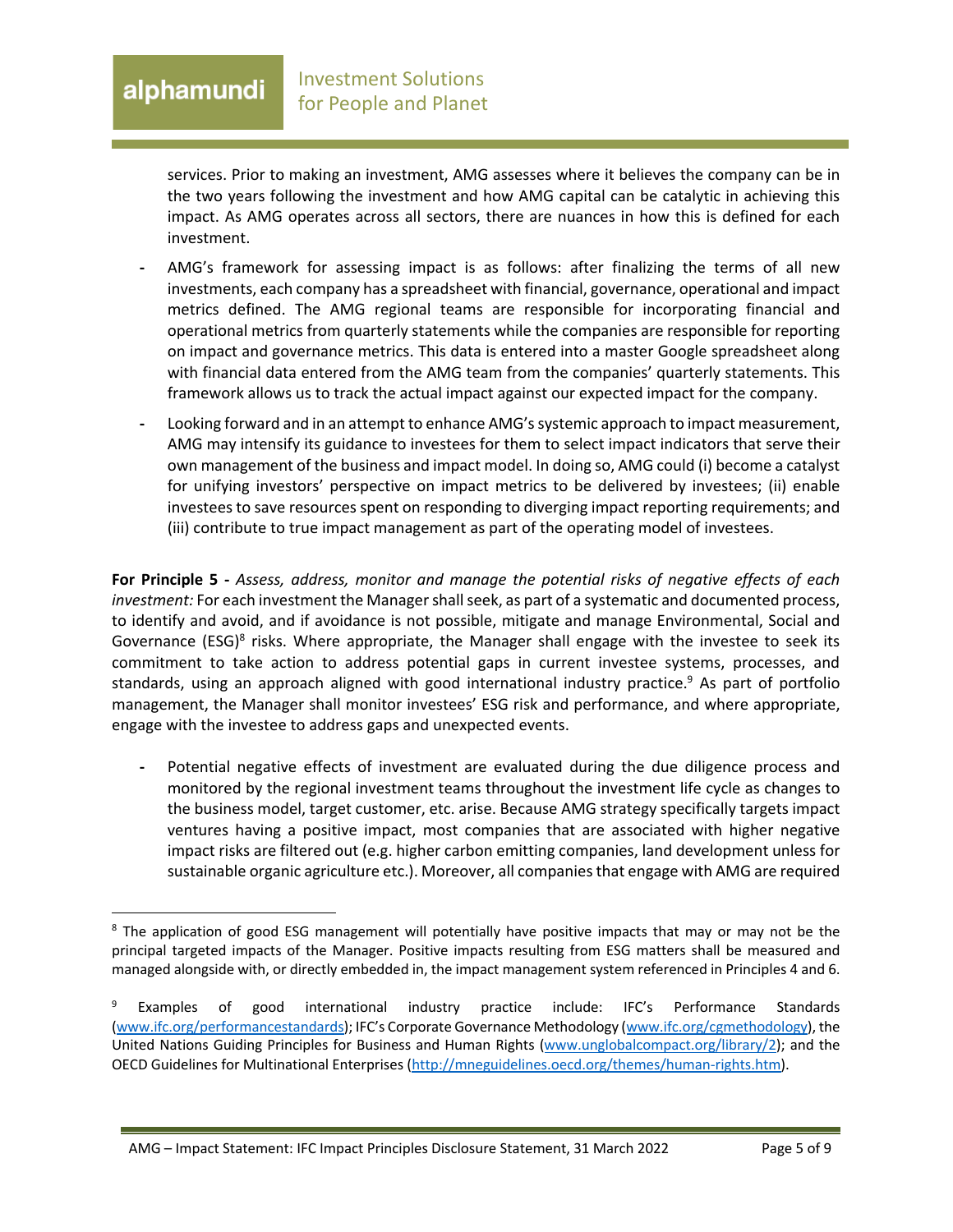## alphamundi

to review, complete and sign the AMG environmental policy that adheres to IFC Performance Standards. In all loan documents, the Fund has the ability to demand immediate repayment if there is a breach in one of the impact covenants or a material change to the company or business model that might result in a negative effect.

**For Principle 6 -** *Monitor the progress of each investment in achieving impact against expectations and respond accordingly:* The Manager shall use the results framework (referenced in Principle 4) to monitor progress toward the achievement of positive impacts in comparison to the expected impact for each investment. Progress shall be monitored using a predefined process for sharing performance data with the investee. To the best extent possible, this shall outline how often data will be collected; the method for data collection; data sources; responsibilities for data collection; and how, and to whom, data will be reported. When monitoring indicates that the investment is no longer expected to achieve its intended impacts, the Manager shall seek to pursue appropriate action.<sup>10</sup> The Manager shall also seek to use the results framework to capture investment outcomes.<sup>11</sup>

- **-** Please refer to Principle 4 for the framework for assessing impact. Data is predominantly selfreported by companies with AMG team validation to the extent possible with field visits (at least annually)<sup>12</sup> and corporate HQ visits and calls (quarterly), with additional reviews provided as necessary by consultants or TA providers.<sup>13</sup> Beyond the quarterly reporting, a full impact report is generated with data synthesized either by sector or SDG on an annual basis. The annual report, published by AMF, is typically released in the fourth quarter of the calendar year following the end of the Fund's fiscal year on 30 June. In calendar year 2022, AMG is undergoing a project to both validate our current data and re-assess our impact methodology. We are considering using the online reporting system of Proof of Impact to support data validation for SAIF, as a pilot.
- **-** If AMG monitoring indicates that an investment is no longer expected to achieve its intended impacts, the first step is to identify the underlying cause(s) and assess if there is additional support, financial or non-financial, that could help the company. If AMG monitoring indicates a fundamental change in the business model of the company, then AMG reserve the right to demand immediate repayment of their loan.

 $10$  Actions could include active engagement with the investee; early divestment; adjusting indicators/expectations due to significant, unforeseen, and changing circumstances; or other appropriate measures to improve the portfolio's expected impact performance.

 $11$  Outcomes are the short-term and medium-term effects of an investment's outputs, while the outputs are the products, capital goods, and services resulting from the investment. Adopted from OECD-DAC (www.oecd.org/dac/).

 $12$  Due to travel restrictions related the COVID-19 pandemic, in person site visits for the period have been limited.

<sup>&</sup>lt;sup>13</sup> TA providers that AMG or AMF have worked with in the past include Value For Women and Open Capital (Africa).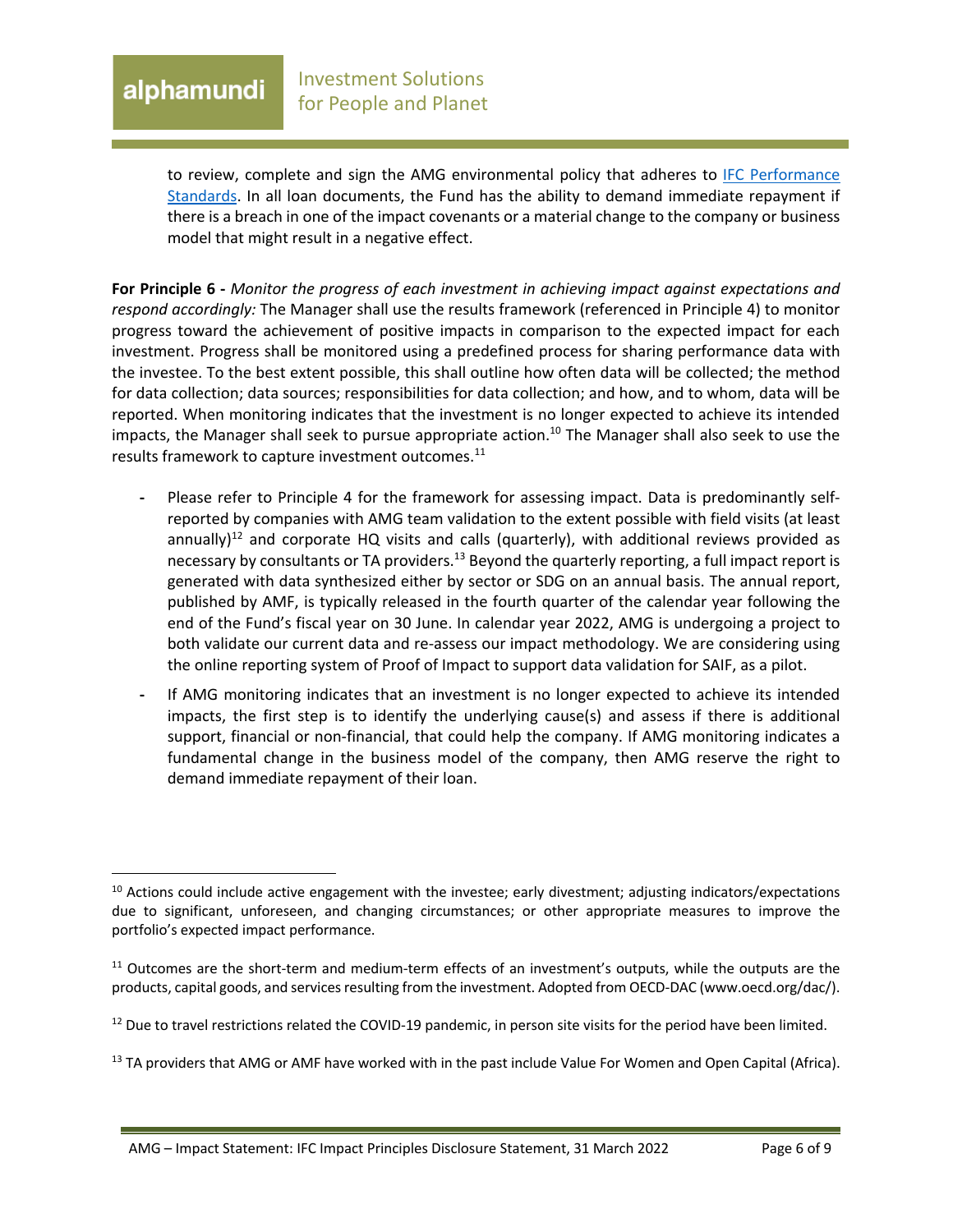### Investment Solutions alphamundi for People and Planet

**For Principle 7** - *Conduct exits, considering the effect of sustained impact:* When conducting an exit,<sup>14</sup> the Manager shall, in good faith and consistent with its fiduciary concerns, consider the effect which the timing, structure, and process of its exit will have on the sustainability of the impact.

- **-** AMG investments to date have been mostly self-liquidating as the Group, via its investment funds, provides amortizing debt capital. Thus, there is no separate exit decision or consideration. AMG policy is to require full amortization prior to issuing new loans. Any follow-on loans to wellperforming companies will be subject to an additional due diligence process, re-assessing the mission and impact as well as the company's performance relative to impact and financial targets. All decisions for new loans (or restructuring of existing loans) must be approved by the Investment Committee. The AMG equity strategy is to hold minority stakes of 1%-5% of equity to provide upside to its fund investors or co-investors. As such, AMG is rarely able to affect the outcome of majority control changes or outright acquisitions. 2 of AMG's portfolio companies have been fully acquired so far, and in both cases, the strategic buyers preserved the business model and impact mission of the companies, as they were the key reasons for the acquisitions.
- **-** Looking forward, AMG will continue to conduct full due diligence when proceeding with a followon investment to evaluate and address any mission drift.
- **-** If AMG monitoring indicates a fundamental change in the business model of the company, then AMG reserve the right to demand immediate repayment of their loan.

**For Principle 8 -** *Review, document and improve decisions and processes based on the achievement of impact and lessons learned:* The Manager shall review and document the impact performance of each investment, compare the expected and actual impact, and other positive and negative impacts, and use these findings to improve operational and strategic investment decisions, as well as management processes.

- **-** AMG reviews the portfolio on a weekly basis on team calls and more thoroughly on monthly Investment Committee calls and at the time of valuation reporting (quarterly). Lessons learned are documented in Investment Committee updates and company specific reporting. Lessons learned feed into an annual review of the AMG decision making process – often leading to a change in guidelines around investment criteria, especially for new loans and loan extensions.
- **-** AMG's impact measurement and monitoring process has also continually evolved since inception based on these reviews. AMG is currently reviewing its framework for impact measurement and management, with a related report due for publication in 2022.

<sup>&</sup>lt;sup>14</sup> This may include debt, equity, or bond sales, and excludes self-liquidating or maturing instruments.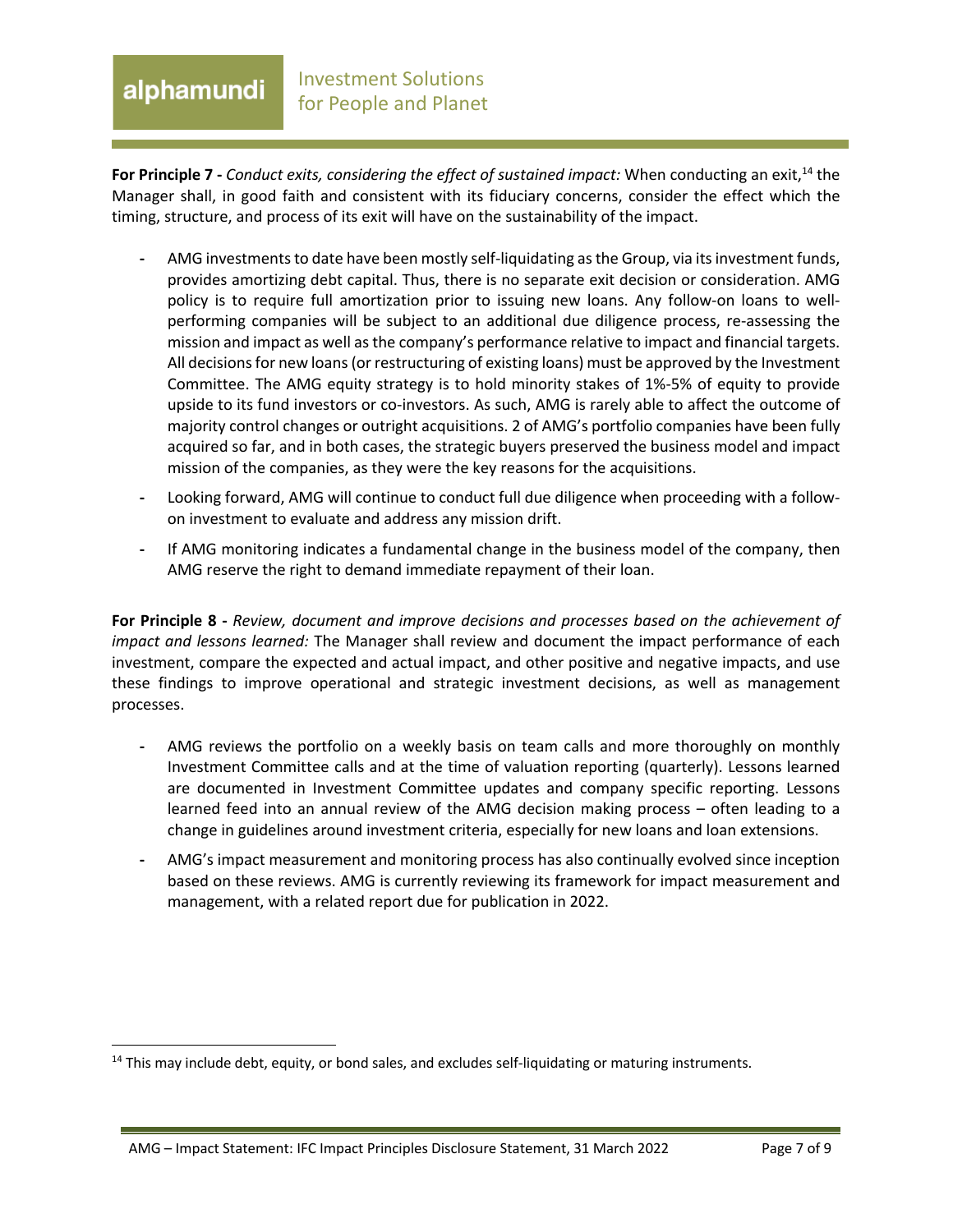### Investment Solutions alphamundi for People and Planet

**For Principle 9 -** *Publicly disclose alignment with the Impact Principles and provide regular independent verification15 of the extent of alignment:* The Manager shall publicly disclose, on an annual basis, the alignment of its impact management systems with the Impact Principles and, at regular intervals, arrange for independent verification of this alignment. The conclusions of this verification report shall also be publicly disclosed. These disclosures are subject to fiduciary and regulatory concerns.

- **-** Historically, SAIF was a GIIRS pioneer fund (since 2012) that was consistently ranked in the top 5 emerging market funds for impact business models. These reports were made available to investors and stakeholders upon request and the GIIRS reporting process was legally required by the Fund's offering documents.
- **-** In 2018, GIIRS announced that they would retire this rating process. In April 2019, AMG joined as a Founding Signatory to the Impact Principles. In 2020, the AMF Board of Directors established an autonomous committee to carry out the independent verification of the extent of AMG's alignment to the Impact Principles, on a triennial basis.

 $15$  The independent verification may be conducted in different ways, i.e., as part of a financial audit, by an independent internal impact assessment committee, or through a portfolio/fund performance evaluation. The frequency and complexity of the verification process should consider its cost, relative to the size of the fund or institution concerned, and appropriate confidentiality.